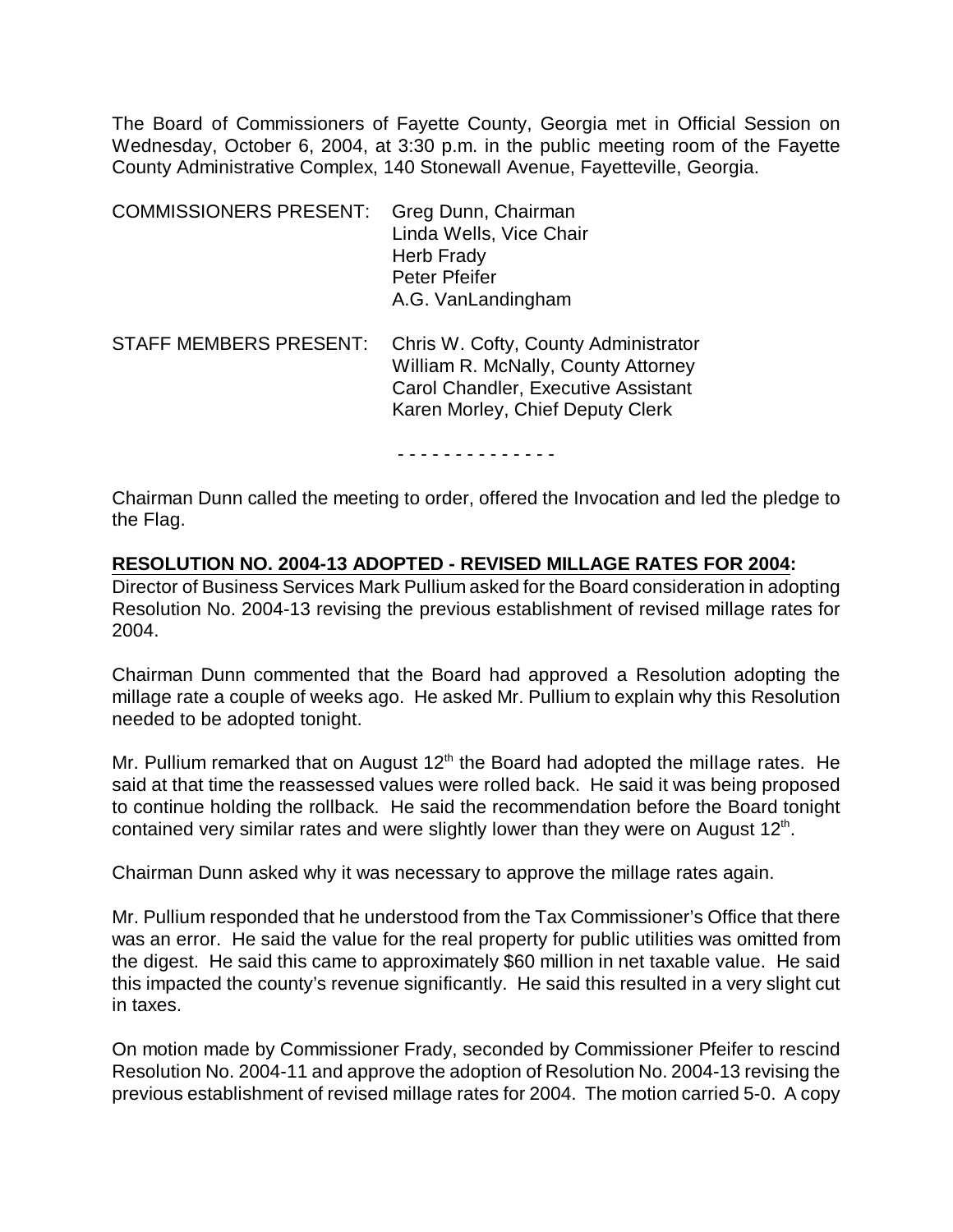# **October 6, 2004 Page 2**

of Resolution No. 2004-13, identified as "Attachment No. 1, follows these minutes and is made an official part hereof.

# **ORDINANCE NO. 2004-21 - AMENDMENT TO COUNTY PROCEDURES FOR NUISANCE ABATEMENT TO CONFORM TO STATE LAW:**

County Attorney McNally remarked that this Amendment would bring County procedures up to current changes in the State law regarding nuisance abatement. He said this related to the definition of who was an interested party. He said it also provided for the county being able to place a lien upon the property. He said it also would place a time limit on the period that the county would have to act subsequent to the finding. He said this would be a nine month period. He said it also provided for the Tax Commissioner actually selling the property and making sufficient the lien for the expenses of the county and the Tax Commissioner's Office in placing the lien.

Commissioner Frady commented on page 3 under the letter C. He asked what was meant by the director.

Attorney McNally replied that it provided for the director to be in the county's case the Chief Building Official. He said it also provided for this Board to find that the order for abatement was in order.

Commissioner Frady asked if some cases this might mean the Health Department and Attorney McNally replied yes, it could be.

Chairman Dunn asked if under the new requirement the county would have to act within 270 days and Attorney McNally replied yes.

Chairman Dunn asked what it had been in the past.

Attorney McNally replied that he did not believe that there had ever been a time limit on it.

Chairman Dunn said this would actually expedite the amount of time that the county would have to put up with a nuisance when it was trying to get rid of one.

Attorney McNally stated that this would actually force the county to go ahead and do something once the Board had declared it a nuisance.

Commissioner Wells clarified that this would bring the county into conformance with the new State's laws.

On motion made by Commissioner Wells, seconded by Commissioner Pfeifer to approve the Amendment to County Procedures for Nuisance Abatement to conform to State law.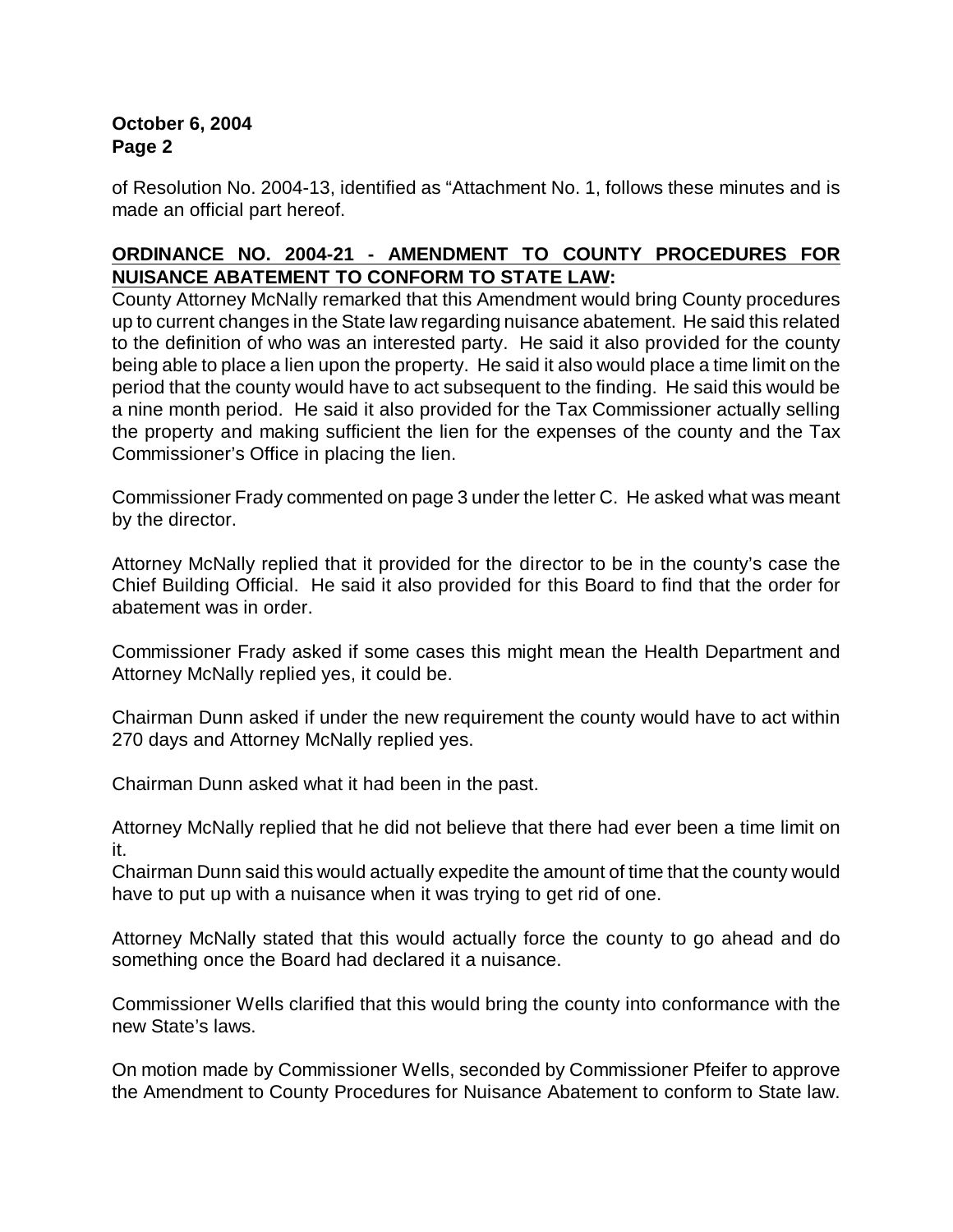## **October 6, 2004 Page 3**

The motion carried 5-0. A copy of Ordinance No. 2004-21, identified as "Attachment No. 2", follows these minutes and is made an official part hereof.

**CONSENT AGENDA:** On motion made by Commissioner VanLandingham, seconded by Commissioner Wells to approve the consent agenda as presented. The motion carried 5-0.

**WATER COMMITTEE RECOMMENDATION:** Approval of recommendation from the Water Committee to get an easement to relocate the 10" waterline on the southbound Morning Creek bridge on Highway 85. A copy of the memorandum, identified as "Attachment No. 3", follows these minutes and is made an official part hereof.

**WATER COMMITTEE RECOMMENDATION:** Approval of recommendation from the Water Committee to approve the low bidder Rehab Construction including Alternate Bid #1 and Alternate Bid #2 for Filter #7 at the Crosstown Water Plant. A copy of the memorandum, identified as "Attachment No. 4", follows these minutes and is made an official part hereof.

**SHERIFF'S DEPARTMENT:** Approval of request from the Sheriff's Department to transfer \$1,820.55 from the Fayette County General Operating Budget to Budget Code 10030330-522233 (Vehicle Repair Services) as a result of a motor vehicle crash. A copy of the memorandum, identified as "Attachment No. 5", follows these minutes and is made an official part hereof.

**FAYETTE SENIOR CENTER - DONATION OF VEHICLE:** Approval of request by the Director of Business Services Mark Pullium for authorization to donate a vehicle to the State of Georgia for use by the Fayette County Senior Center. A copy of the memorandum, identified as "Attachment No. 6", follows these minutes and is made an official part hereof.

**PURCHASING DEPARTMENT - COUNTY AUCTION:** Approval of recommendation from the Director of Purchasing Tim Jones to approve the list of unserviceable items to be sold at the county's auction which will be held on October 16, 2004. A copy of the memorandum, identified as "Attachment No. 7", follows these minutes and is made an official part hereof.

**WATER SYSTEM - STILES-KEM DIVISION MET PRO CORP AWARDED CONTRACT:** Approval of recommendation from the Director of Purchasing Tim Jones to award bid to Stiles-Kem Division Met Pro Corp. for the annual contract for phosphates for the Water System. A copy of the memorandum, identified as "Attachment No. 8", follows these minutes and is made an official part hereof.